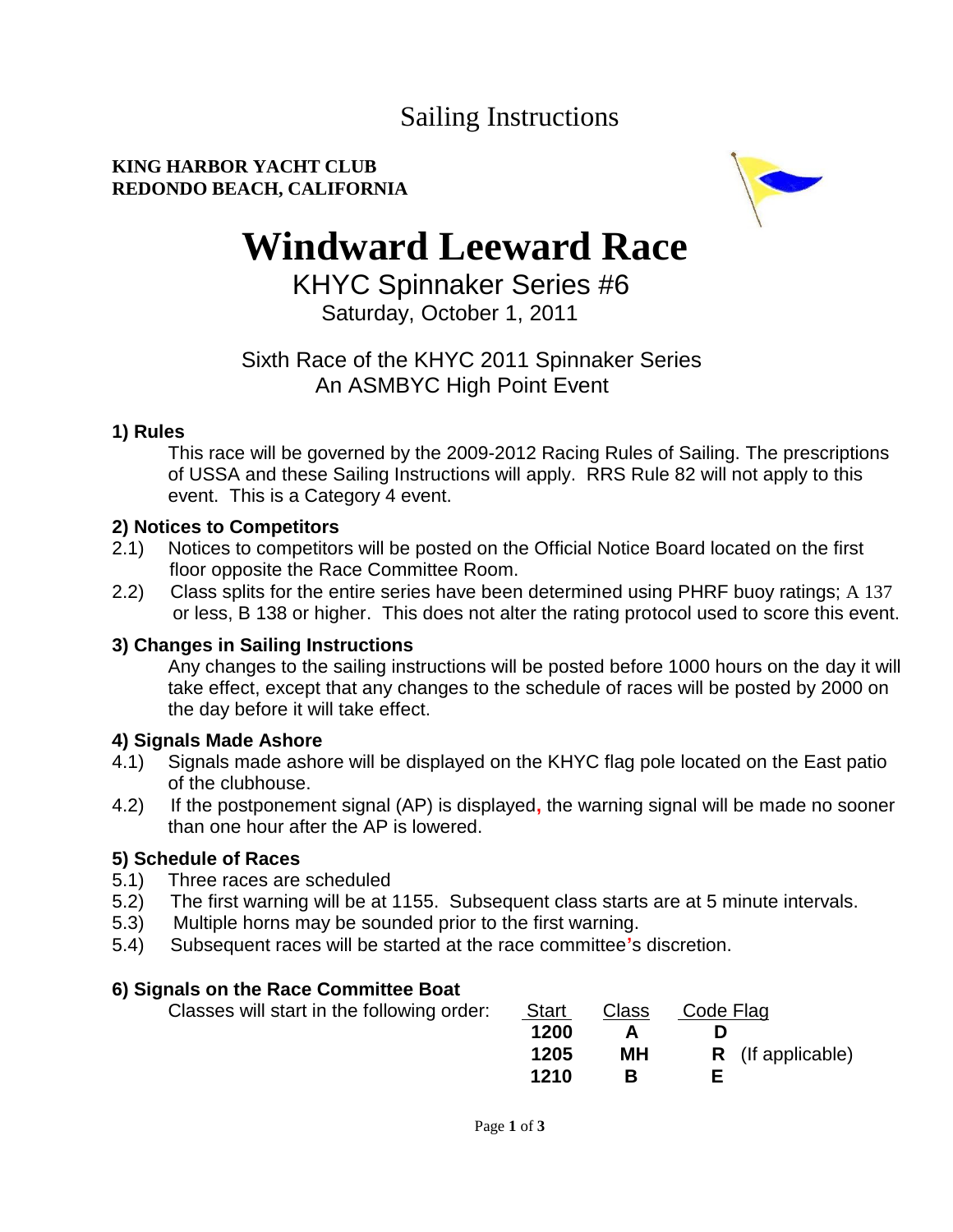# Sailing Instructions **Windward Leeward Race**

### **7) The Race Course**

- 7.1) The racing area will be in the vicinity of "S" Mark per 2011 KHYC Race Mark Guide.
- 7.2) There will be three races chosen from those listed on the KHYC Spinnaker #6 Course Chart.

#### **8) Marks**

- 8.1) Marks are spar buoys or inflatable replacements in the approximate positions defined on the 2011 KHYC Race Mark Guide.
- 8.2) W is an orange inflatable located at approximately N33° 51' 16.5", W 118° 25' 26.9".

## **9) The Start**

- 9.1) Race will be started using rule 26 with classes starting per paragraph 5 of this document.
- 9.2) The starting line will be between a staff displaying an orange flag on the race committee boat and a staff with an orange flag floating to port from the race committee boat. The start/finish line is restricted except when starting or finishing.
- 9.3) All boats must check in with the Race Committee on the water prior to **"their"** class warning signal.
- 9.4) Boats whose preparatory signal has not been made shall **keep clear of the starting line,** as well as, those boats whose preparatory signal has been made.
- 9.5) The Race Committee will attempt to call on the course side (OCS) boats on VHF channel 78 after the starting signal. Failure to call a boat OCS is not grounds for redress.

### **10) The Finish**

The finish line is the same as the start line.

### **11) Penalty System**

- 11.1) The 720-degree turn penalty is replaced with a 360-degree turn penalty, to include one tack and one jibe, modifying the Scoring Penalty, rules 44.1 & 44.2. Rule 44.3 shall not apply.
- 11.2) Boats that accept and execute the turn's penalty shall sign up to that effect on the form posted on the Official Notice Board after the days' racing and within the protest time limit.

# **12) Time Limit**

- 12.1) Boats failing to start within four minutes after their start signal shall be scored did not start (DNS).
- 12.2) Boats failing to finish within 20 minutes after the first boat of their class has finished will be scored did not finish (DNF)